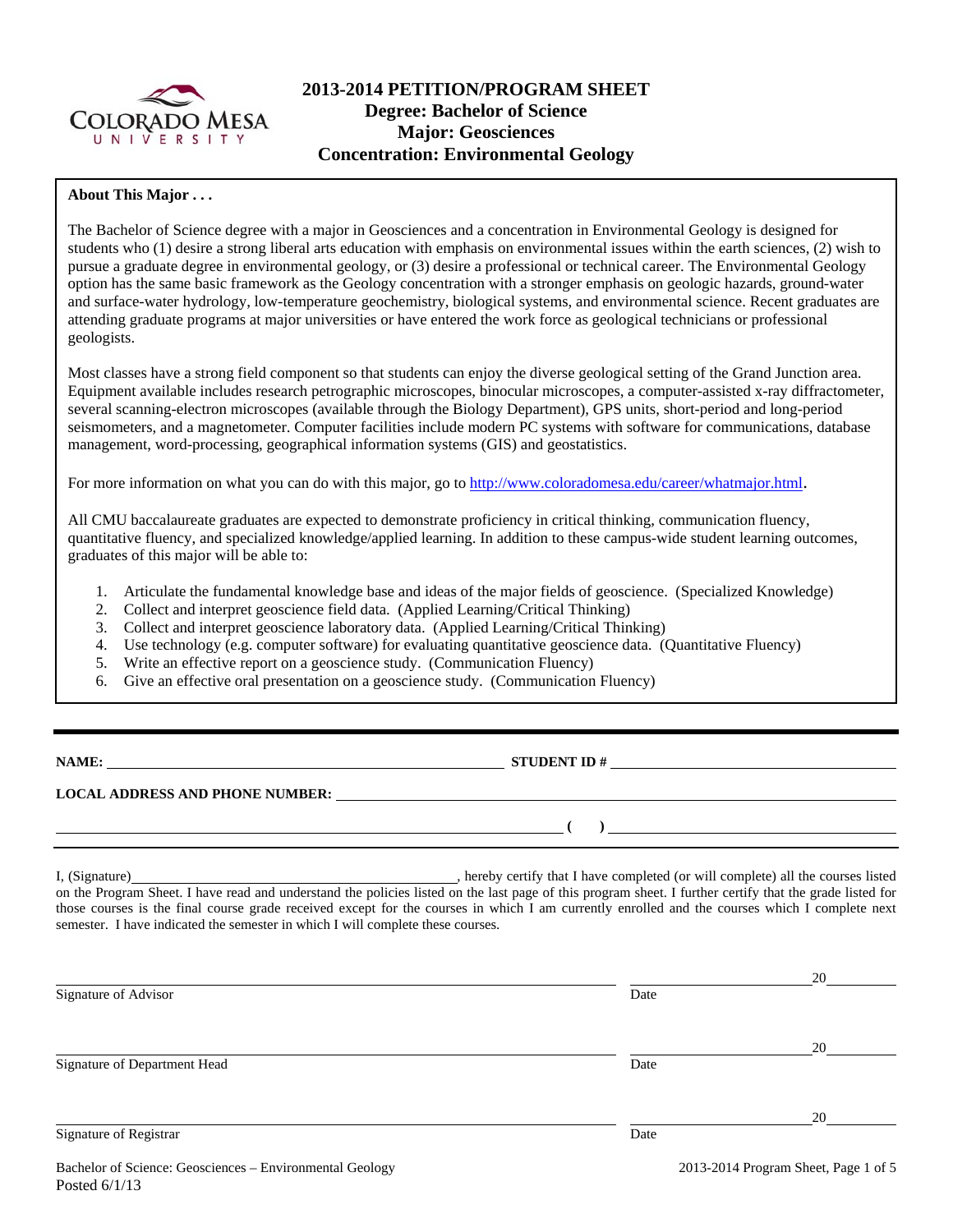#### **Students should work closely with a faculty advisor when selecting and scheduling courses prior to registration.**

Degree Requirements:

- 120 semester hours total (A minimum of 28 taken at CMU in no fewer than two semesters).
- 40 upper division credits (A minimum of 15 taken at the 300-400 course levels within the major at CMU).
- Pre-collegiate courses (usually numbered below 100) cannot be used for graduation.
- 2.00 cumulative GPA or higher in all CMU coursework
- A "C" or higher is required in all major and foundation courses.
- A student must follow the CMU graduation requirements either from 1) the program sheet for the major in effect at the time the student officially declares a major; or 2) a program sheet for the major approved for a year subsequent to the year during which the student officially declares the major and is approved for the student by the department head. Because a program may have requirements specific to the degree, the student should check with the faculty advisor for additional criteria. It is the student's responsibility to be aware of, and follow, all requirements for the degree being pursued. Any exceptions or substitutions must be approved by the student's faculty advisor and Department Head.
- When filling out the program sheet a course can be used only once.
- See the "Undergraduate Graduation Requirements" in the catalog for additional graduation information.

**GENERAL EDUCATION REQUIREMENTS** (31 semester hours) See the current catalog for a list of courses that fulfill the requirements below. If a course is on the general education list of options and a requirement for your major, you must use it to fulfill the major requirement and make a different selection within the general education requirement.

**English** (6 semester hours, must receive a grade of "C" or better and must be completed by the time the student has 60 semester hours.) ENGL 111 English Composition 3 ENGL 112 English Composition 3

Course No Title Sem.hrs Grade Term/Trns

**Math:** (3 semester hours, must receive a grade of "C" or better, must be completed by the time the student has 60 semester hours.)<br>MATH 151 Calculus I  $5*$ 

 $MATH 151$  Calculus I \*3 credits apply to the General Ed requirements and 2 credits apply to Foundation Courses

\_\_\_\_\_\_ \_\_\_\_ \_\_\_\_\_\_\_\_\_\_\_\_\_\_\_\_\_\_\_\_\_\_\_\_ \_\_\_\_ \_\_\_\_\_ \_\_\_\_\_\_\_\_

\_\_\_\_\_\_ \_\_\_\_ \_\_\_\_\_\_\_\_\_\_\_\_\_\_\_\_\_\_\_\_\_\_\_\_ \_\_\_\_ \_\_\_\_\_ \_\_\_\_\_\_\_\_ \_\_\_\_\_\_ \_\_\_\_ \_\_\_\_\_\_\_\_\_\_\_\_\_\_\_\_\_\_\_\_\_\_\_\_ \_\_\_\_ \_\_\_\_\_ \_\_\_\_\_\_\_\_

**Humanities** (3 semester hours)

**Social and Behavioral Sciences** (6 semester hours)

**Natural Sciences** (7 semester hours, one course must include a lab)

\_\_\_\_\_\_ \_\_\_\_ \_\_\_\_\_\_\_\_\_\_\_\_\_\_\_\_\_\_\_\_\_\_\_\_ \_\_\_\_ \_\_\_\_\_ \_\_\_\_\_\_\_\_ BIOL 102/102L **or** BIOL 105/105L **or** PHYS 112/112L **or** PHYS 132/132L **or** CHEM 132/132L

\_\_\_\_\_\_ \_\_\_\_ \_\_\_\_\_\_\_\_\_\_\_\_\_\_\_\_\_\_\_\_\_\_\_\_ \_\_\_\_ \_\_\_\_\_ \_\_\_\_\_\_\_\_

\_\_\_\_\_\_ \_\_\_\_ \_\_\_\_\_\_\_\_\_\_\_\_\_\_\_\_\_\_\_\_\_\_\_\_ \_\_\_\_ \_\_\_\_\_ \_\_\_\_\_\_\_\_

\_\_\_\_\_\_ \_\_\_L \_\_\_\_\_\_\_\_\_\_\_\_\_\_\_\_\_\_\_\_\_\_\_\_ \_\_\_\_ \_\_\_\_\_ \_\_\_\_\_\_\_\_

**History** (3 semester hours)  $HIST \quad \_\_\_\_\_\_$ 

**Fine Arts** (3 semester hours)

Course No Title Sem.hrs Grade Term/Trns

#### **OTHER LOWER DIVISION REQUIREMENTS** (6 semester hours)

|        | <b>Kinesiology</b> (3 semester hours) |  |
|--------|---------------------------------------|--|
|        | KINE 100 Health and Wellness          |  |
| KINA 1 |                                       |  |
| KINA 1 |                                       |  |

\_\_\_\_\_\_ \_\_\_\_ \_\_\_\_\_\_\_\_\_\_\_\_\_\_\_\_\_\_\_\_\_\_\_\_ \_\_\_\_ \_\_\_\_\_ \_\_\_\_\_\_\_\_

**Applied Studies** (3 semester hours)

#### **FOUNDATION COURSES** (15 semester hours)

| CHEM 131 General Chemistry                                   |  |
|--------------------------------------------------------------|--|
| CHEM 131L General Chemistry Lab                              |  |
| PHYS 111/111L or PHYS 131/131L                               |  |
| <b>PHYS</b><br><u> 1980 - Jan James Alexandri, manatar a</u> |  |
| PHYS L                                                       |  |
| STAT 200 Probability and Statistics                          |  |
| *MATH 151 Calculus I                                         |  |
|                                                              |  |

#### **PHYSICAL SCIENCES MAJOR – ENVIRONMENTAL GEOLOGY CONCENTRATION REQUIREMENTS** (58 semester hours)

## **Geology Core Courses** (39 semester hours)

|                 | GEOL 111/111L or GEOL 113/113L *                                         |   |  |
|-----------------|--------------------------------------------------------------------------|---|--|
|                 | *GEOL $\_\_$                                                             | 3 |  |
|                 | $*GEOL$ $L$ $\qquad$                                                     |   |  |
|                 | * Either GEOL 111/111L or GEOL 113/113L may be taken for credit, but not |   |  |
| both.           |                                                                          |   |  |
| <b>GEOL 112</b> | Principles of Historical Geology3                                        |   |  |
| GEOL 112L       | Principles of Historical Geology                                         |   |  |
|                 | Lab.                                                                     | 1 |  |
| <b>GEOL 202</b> | Introduction to Field Studies                                            | 3 |  |
| <b>GEOL 204</b> | Computer Applications in                                                 |   |  |
|                 | Geology                                                                  | 3 |  |
| <b>GEOL 301</b> | <b>Structural Geology</b>                                                | 3 |  |
| GEOL 301L       | Structural Geology Lab                                                   |   |  |
| <b>GEOL 331</b> | Crystallography & Mineralogy                                             | 3 |  |
| GEOL 331L       | Crystallography & Mineralogy                                             |   |  |
|                 | Lab                                                                      | 1 |  |
| <b>GEOL 402</b> | Applications of Geomorphology3                                           |   |  |
| GEOL 402L       | Applications of Geomorphology                                            |   |  |
|                 | Lab                                                                      |   |  |
| <b>GEOL 444</b> | Stratigraphy and Sedimentation 3                                         |   |  |
| GEOL 444L       | Stratigraphy and Sedimentation                                           |   |  |
|                 | Lab.                                                                     | 1 |  |
| <b>GEOL 480</b> | Summer Field Camp                                                        | 6 |  |
| <b>GEOL 490</b> | Seminar                                                                  | 3 |  |
|                 |                                                                          |   |  |
|                 | <b>Required Geology Courses</b> (10 semester hours)                      |   |  |
|                 |                                                                          |   |  |

| GEOL 250 | <b>Environmental Geology</b>        |                |  |
|----------|-------------------------------------|----------------|--|
| GEOL 355 | Basic Hydrology                     | $\mathfrak{I}$ |  |
| GEOL 415 | Intro to Ground Water               | 3              |  |
|          | GEOL 415L Intro to Ground Water Lab |                |  |
|          |                                     |                |  |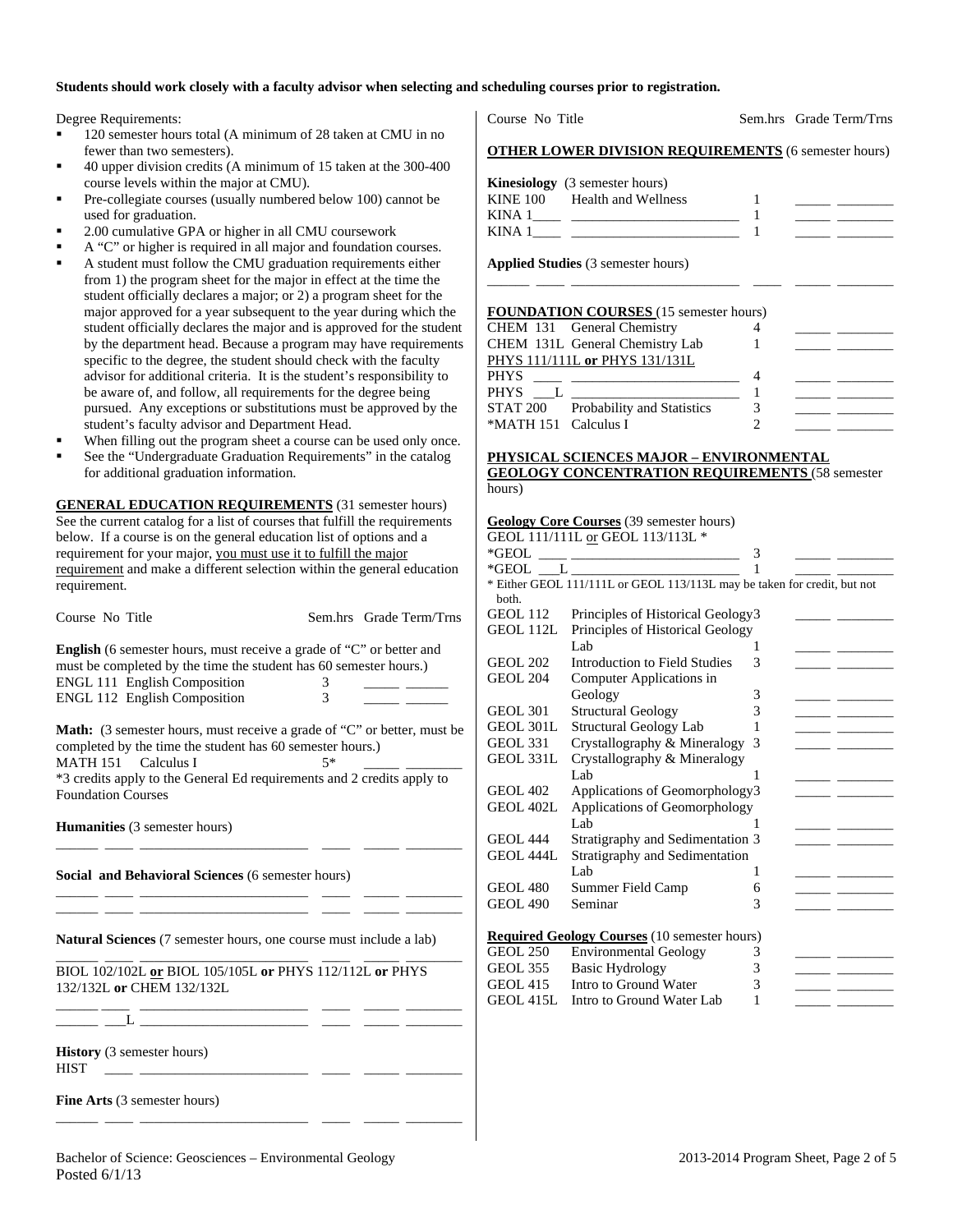| Course No Title                                                                                                                                        | Sem.hrs Grade Term/Trns |
|--------------------------------------------------------------------------------------------------------------------------------------------------------|-------------------------|
| Restricted Electives (9 semester hours) chosen from the list below<br>NOTE: Eight hours of Restricted and General Electives must be upper<br>division. |                         |
|                                                                                                                                                        |                         |
|                                                                                                                                                        |                         |
|                                                                                                                                                        |                         |

\*\*Either PHYS 112/112L or PHYS 132/132L may be taken for credit, but not both.

### **RESTRICTED ELECTIVES:**

GEOL 325 Introduction to Engineering Geology (3) GEOL 359 Surv of Energy-Related Nat Resources (3) GEOL 361 Surv of Mineral-Related Natural Resources (3) GEOL 370 Renewable Energy (3) GEOL 394 Natural Resources of the West (1) GEOL 404 Geophysics (3) GEOL 404L Geophysics Lab (1) GEOL 455 River Dynamics (3) GEOL 455L River Dynamics Lab (1) GEOL 497 Structured Research (1-3) ENVS 312 Soil Science and Sustainability (3) ENVS 312L Soil Science and Sustainability Lab (1) ENVS 313 Characterization of Contaminated Sites (3) ENVS 313L Characterization of Cont Sites Lab (1) POLS 488 Environmental Politics and Policy (3) CHEM 132 General Chemistry (4) CHEM 132L General Chemistry Lab (1) MATH 152 Calculus II (5) STAT 311 Statistical Methods (3) \*\*PHYS 112 General Physics (4) **and** PHYS 112L General Physics Lab (1) **or** \*\*PHYS 132 Electromagnetism and Optics (4) **and** PHYS 132L Electromagnetism and Optics Lab (1) \*\*Either PHYS 112/112L or PHYS 132/132L may be taken for credit, but not both.

Course No Title Sem.hrs Grade Term/Trns

**ELECTIVES** (All college level courses appearing on your final transcript, **not listed above** that will bring your total semester hours to 120 hours. 10 semester hours) NOTE: Eight hours of Restricted and General Electives must be upper

division.

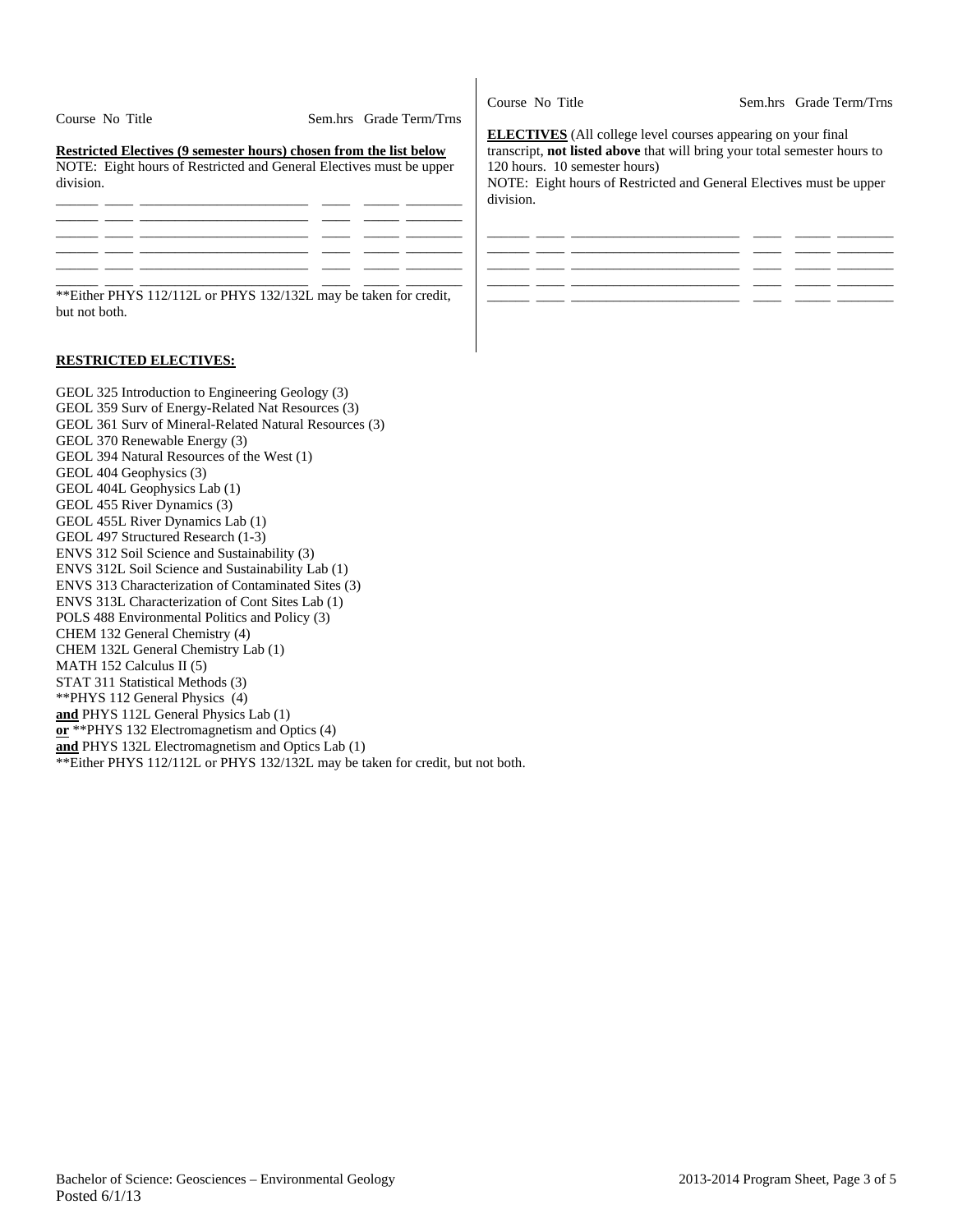# **SUGGESTED COURSE SEQUENCING FOR A MAJOR IN PHYSICAL SCIENCE – ENVIRONMENTAL GEOLOGY**

This is a recommended sequence of course work. Certain courses may have prerequisites or are only offered during the Fall or Spring semesters. It is the student's responsibility to meet with the assigned advisor and check the 2 year course matrix on the Colorado Mesa website for course availability.

## **FRESHMAN YEAR**

| <b>Fall Semester</b>             |                                       | <b>Hours</b> | <b>Spring Semester</b>              |                                             | <b>Hours</b> |
|----------------------------------|---------------------------------------|--------------|-------------------------------------|---------------------------------------------|--------------|
| GEOL $111*$                      | Principles of Physical Geology and    |              | GEOL 112                            | Principles of Historical Geology            | 3            |
| <b>GEOL 111L*</b>                | Principles of Physical Geology Lab or |              | GEOL 112L                           | Principles of Historical Geology Lab        |              |
| GEOL 113*                        | Fld. Based Intro to Phys Geology and  | 3            | <b>ENGL 112</b>                     | <b>English Composition</b>                  | 3            |
| <b>GEOL 113L*</b>                | Fld. Based Intro to Phys Geology Lab  |              | <b>General Education Humanities</b> |                                             |              |
| ENGL 111                         | <b>English Composition</b>            |              |                                     | General Education Social/Behavioral Science | 3            |
| <b>MATH 151</b>                  | Calculus I                            |              | <b>KINE 100</b>                     | <b>Health and Wellness</b>                  |              |
| <b>General Education History</b> |                                       |              | <b>KINA</b>                         | Activity                                    |              |
|                                  |                                       | 15           |                                     |                                             | 15           |

## **SOPHOMORE YEAR**

| <b>Fall Semester</b> |                                  | <b>Hours</b> | <b>Spring Semester</b> |                                                    | <b>Hours</b> |
|----------------------|----------------------------------|--------------|------------------------|----------------------------------------------------|--------------|
| <b>GEOL 202</b>      | Introduction to Field Studies    |              | <b>GEOL 204</b>        | <b>Computer Applications in Geology</b>            | 3            |
| GEOL 250             | <b>Environmental Geology</b>     | 3            | STAT <sub>200</sub>    | Probability and Statistics                         | 3            |
| <b>CHEM 131</b>      | General Chemistry                | 4            |                        | <b>General Education Social/Behavioral Science</b> | 3            |
| CHEM 131L            | General Chemistry Lab            |              | Electives              |                                                    | 3            |
| PHYS 111**           | General Physics and              | 4            |                        | <b>General Education Natural Science</b>           | 3            |
| PHYS 111L**          | General Physics Lab OR           |              |                        |                                                    | 15           |
| PHYS 131**           | Fundamental Mechanics and        | 4            |                        |                                                    |              |
| <b>PHYS</b> 131L**   | <b>Fundamental Mechanics Lab</b> |              |                        |                                                    |              |
|                      |                                  | 16           |                        |                                                    |              |

## **JUNIOR YEAR**

| <b>Fall Semester</b> |                                            | <b>Hours</b> | <b>Spring Semester</b>                   | <b>Hours</b> |
|----------------------|--------------------------------------------|--------------|------------------------------------------|--------------|
| GEOL 301             | <b>Structural Geology</b>                  |              | <b>General Education Fine Arts</b>       |              |
| GEOL 301L            | <b>Structural Geology</b>                  |              | <b>General Education Applied Studies</b> | 3            |
| <b>GEOL 331</b>      | Crystallography & Mineralogy               |              | Elective                                 | 3            |
| GEOL 331L            | Crystallography & Mineralogy Lab           |              | <b>Restricted Electives</b>              |              |
| GEOL 355             | Basic Hydrology                            |              |                                          | 13           |
|                      | General Education Natural Science with Lab | 4            |                                          |              |
|                      |                                            |              |                                          |              |

## **SENIOR YEAR**

| <b>Fall Semester</b>        |                               | <b>Hours</b>   | <b>Spring Semester</b> |                                  | <b>Hours</b> |
|-----------------------------|-------------------------------|----------------|------------------------|----------------------------------|--------------|
| <b>GEOL 402</b>             | Applications of Geomorphology | 3              | <b>GEOL 415</b>        | Introduction to Ground Water     | 3            |
| GEOL 402L                   | Applications of Geomorphology |                | GEOL 415L              | Introduction to Ground Water Lab |              |
| <b>Restricted Electives</b> |                               | 5              | <b>GEOL 444</b>        | Stratigraphy and Sedimentation   | 3            |
| Electives                   |                               | $\overline{4}$ | GEOL 444L              | Stratigraphy and Sedimentation   |              |
|                             |                               | 13             | <b>GEOL 490</b>        | Seminar                          | 3            |
|                             |                               |                | <b>KINA</b>            | Activity                         |              |
|                             |                               |                |                        |                                  | 12           |
|                             |                               |                | <b>Summer Semester</b> |                                  | <b>Hours</b> |
|                             |                               |                | GEOL 480               | Summer Field Camp                | 6            |

\* Either GEOL 111/111L or GEOL 113/113L may be taken for credit, but not both. \*\*Either PHYS 111/111L or PHYS 131/131L may be taken for credit, but not both.